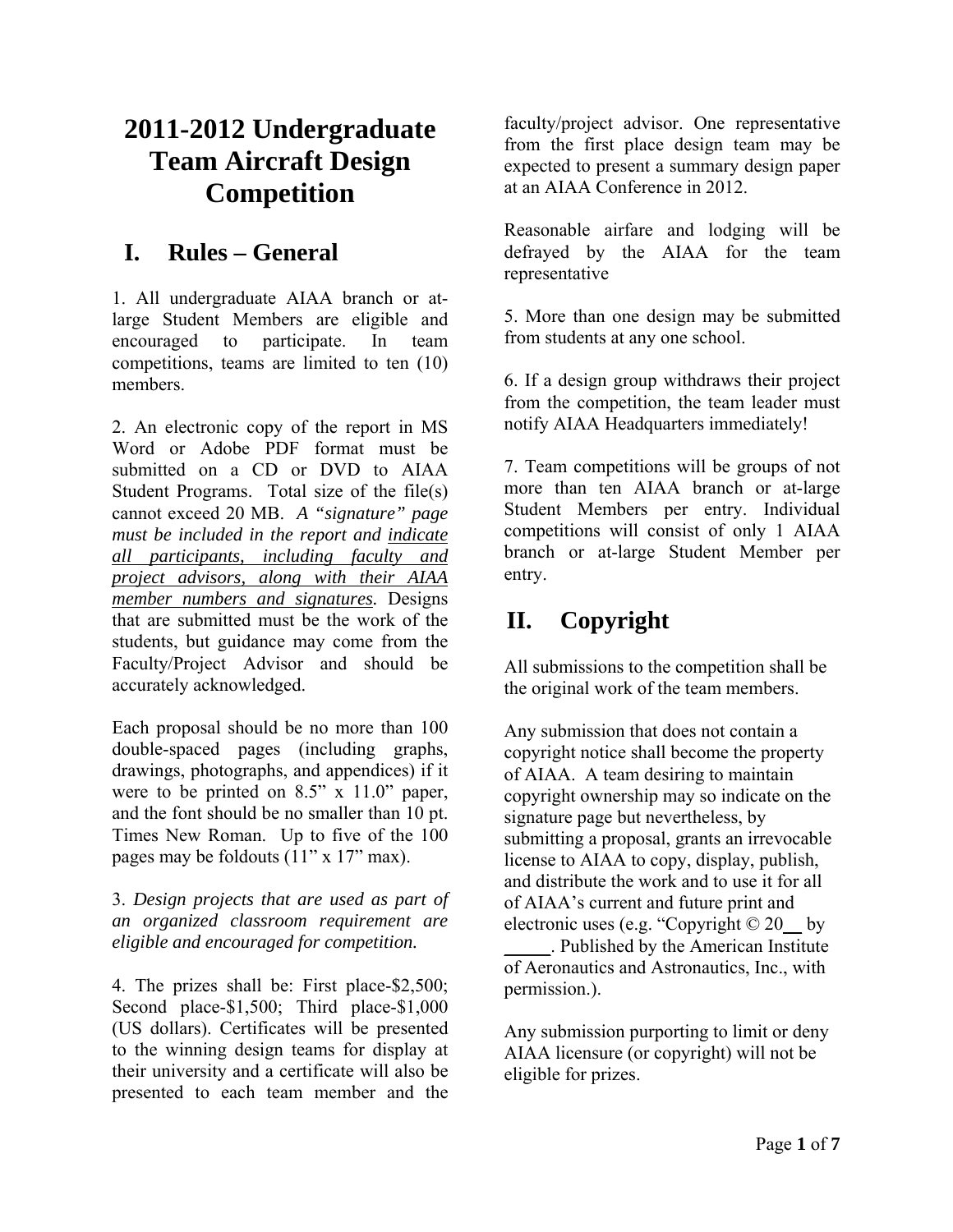## **III. Conflict of Interest**

It should be noted that it shall be considered a conflict of interest for a design professor to write or assist in writing RFPs and/or judging proposals submitted if (s)he will have students participating in, or that can be expected to participate in those competitions. A design professor with such a conflict must refrain from participating in the development of such competition RFPs and/or judging any proposals submitted in such competitions.

# **IV. Schedule and Activity Sequences**

Significant activities, dates, and addresses for submission of proposal and related materials are as follows:

- A. Letter of Intent 19 March 2012
- B. Proposal delivered to AIAA Headquarters — 10 June 2012
- C. Announcement of Winners August 2012

Groups intending to submit a proposal must submit a Letter of Intent (Item A), with a maximum length of one page to be received with the attached form on or before the date specified above, at the following address:

AIAA Student Programs 1801 Alexander Bell Drive, Suite 500 Reston, VA 20191-4344

The Letter of Intent should contain the names of participants, project title, name(s) of faculty/project advisor(s), and contact information for the team leader and project/faculty advisor(s). Letters of Intent may be emailed to Rachel Andino at [rachela@aiaa.org.](mailto:rachela@aiaa.org)

### **V. Proposal Requirements**

The technical proposal is the most important factor in the award of a contract. It should be specific and complete. While it is realized that all of the technical factors cannot be included in advance, the following should be included and keyed accordingly:

1. Demonstrate a thorough understanding of the Request for Proposal (RFP) requirements.

2. Describe the proposed technical approaches to comply with each of the requirements specified in the RFP, including phasing of tasks. Legibility, clarity, and completeness of the technical approach are primary factors in evaluation of the proposals.

3. Particular emphasis should be directed at identification of critical, technical problem areas. Descriptions, sketches, drawings, systems analysis, method of attack, and discussions of new techniques should be presented in sufficient detail to permit engineering evaluation of the proposal. Exceptions to proposed technical requirements should be identified and explained.

4. Include tradeoff studies performed to arrive at the final design.

5. Provide a description of automated design tools used to develop the design.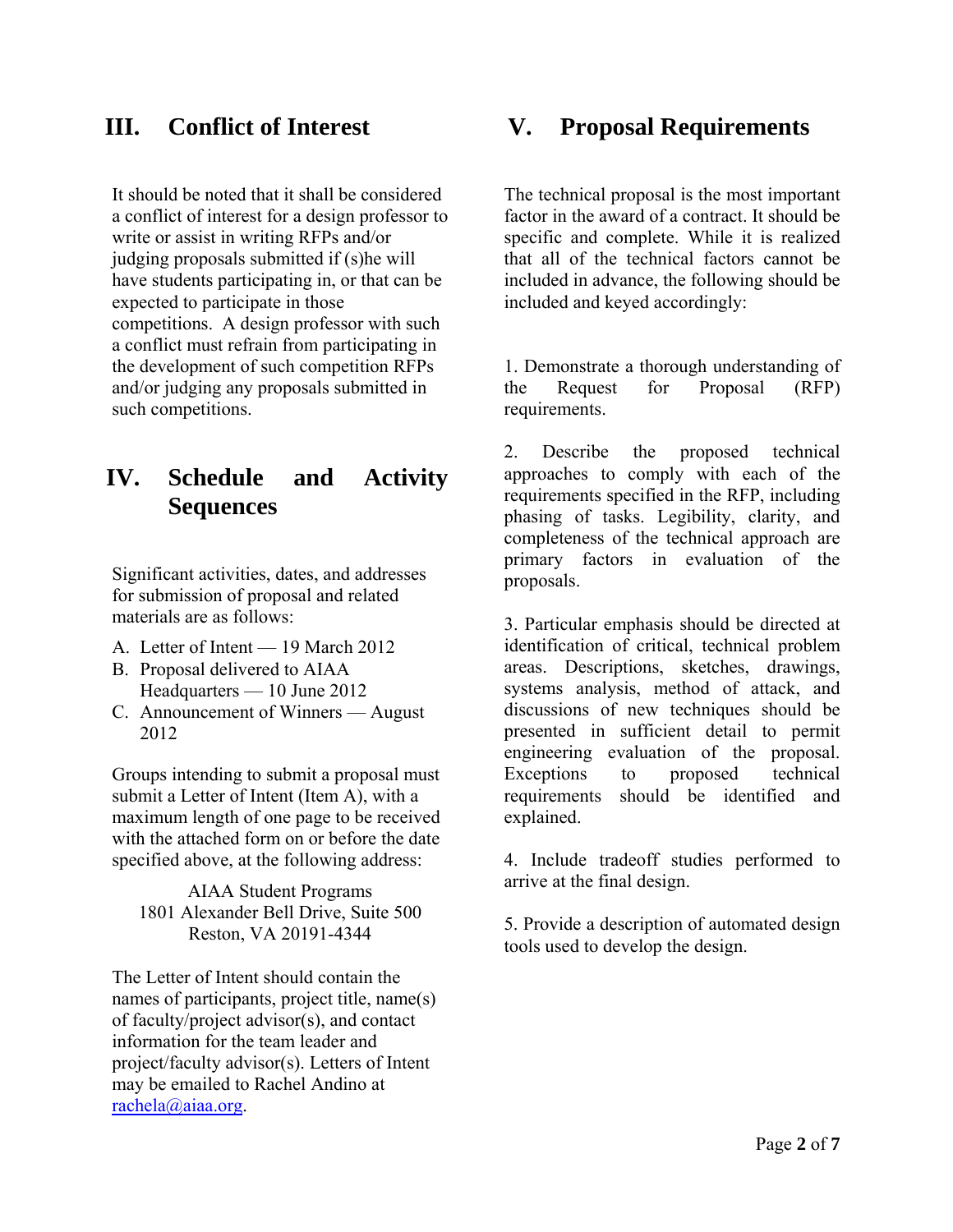### **VI. Basis For Judging**

#### *1. Technical Content (35 points)*

This concerns the correctness of theory, validity of reasoning used, apparent understanding and grasp of the subject, etc. Are all major factors considered and a reasonably accurate evaluation of these factors presented?

#### *2. Organization and Presentation (20 points)*

The description of the design as an instrument of communication is a strong factor on judging. Organization of written design, clarity, and inclusion of pertinent information are major factors.

#### *3. Originality (20 points)*

The design proposal should avoid standard textbook information, and should show the independence of thinking or a fresh approach to the project. Does the method and treatment of the problem show imagination? Does the method show an adaptation or creation of automated design tools.

#### *4. Practical Application and Feasibility (25 points)*

The proposal should present conclusions or recommendations that are feasible and practical, and not merely lead the evaluators into further difficult or insolvable problems.

**VII. REQUEST FOR PROPOSAL** 

## **Humanitarian Response Unmanned Aircraft System (HR-UAS)**

#### **1. OPPORTUNITIES DESCRIPTION**

Ever since unmanned aircraft have entered service, providing intelligence, surveillance, reconnaissance and now strike capability, the question that continues to be raised is "What other capabilities can unmanned aircraft provide?" One area that has continued to gain interest, especially in the wake of recent natural disasters such as the earthquakes that struck Haiti and Japan, is cargo resupply for humanitarian assistance missions.

There is a need for an affordable, humanitarian response aircraft system that can provide aid to the populations of both developed and under-developed nations worldwide when natural disasters occur.

Assisting those affected by earthquakes, tsunamis, hurricanes, etc. requires immediacy but these calamities can also cause logistical challenges that can hamper the response effort. Precision, unmanned resupply could help alleviate some of these challenges. 'Precision' would permit the delivery of critical supplies to remote, discontinuous areas where terrain and environment have limited the access of current assets. Use of an 'Unmanned' vehicle could reduce the potential for casualties and also allow for humanitarian assistance in areas that may be politically sensitive.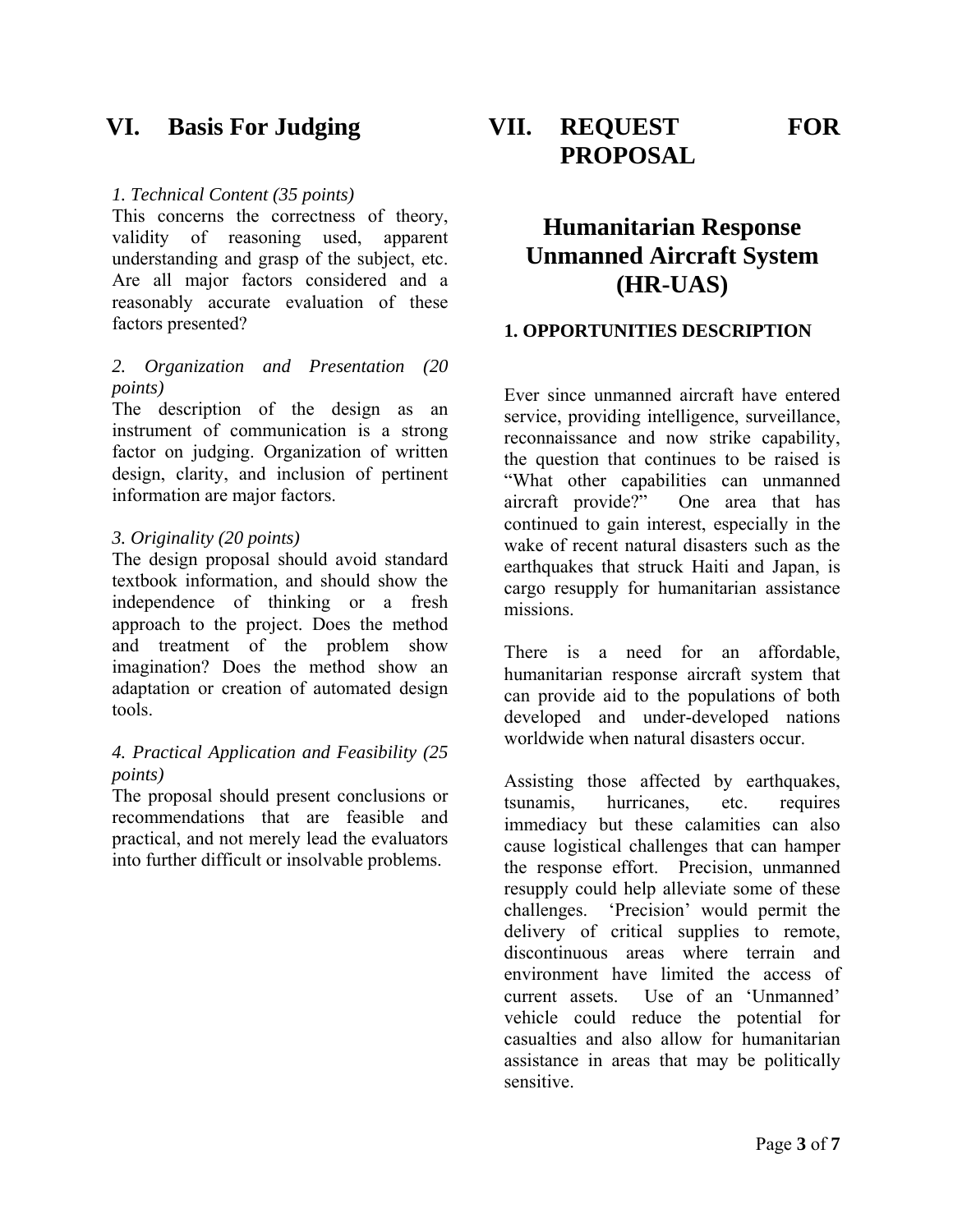#### **2. PROJECT OBJECTIVE**

This specific Request For Proposal (RFP) provides the requirements for an unmanned aircraft that is practical, easy to acquire, and operate. The aircraft will be supported by a ground station that can be easily reconfigured to be transported anywhere.

#### **3. REQUIRED SYSTEM CAPABILITES**

| Able to operate on short            | Takeoff and Land in $\leq 500$ ft ground roll (at sea level standard day conditions)<br>$\bullet$                                                                                                                                                                                                           |  |
|-------------------------------------|-------------------------------------------------------------------------------------------------------------------------------------------------------------------------------------------------------------------------------------------------------------------------------------------------------------|--|
| landing areas                       |                                                                                                                                                                                                                                                                                                             |  |
| <b>Autonomous Flight during</b>     | Capable of autonomous flight using GPS (including waypoint navigation and in<br>$\bullet$                                                                                                                                                                                                                   |  |
| day or night                        | flight waypoint, speed and altitude changes)                                                                                                                                                                                                                                                                |  |
|                                     | Terminal area operations (taxi, warm-up, takeoff, landing, climb & descent) can be<br>$\bullet$                                                                                                                                                                                                             |  |
|                                     | autonomous but the option for pilot-in-the-loop control via a ground station must be<br>available                                                                                                                                                                                                           |  |
|                                     | Ground station equipment necessary for autonomous control, handoff and manual<br>$\bullet$<br>control must weigh $\leq$ 50 lbs and be backpack transportable by a person                                                                                                                                    |  |
|                                     | You are not required to design a mission control system (air vehicle avionics, ground<br>$\bullet$<br>station, antennas, computer equipment) for the vehicle. All equipment would be<br>acquired "off the shelf." The air vehicle must allocate weight and volume for the<br>selected air vehicle avionics. |  |
| Payload Carriage & Useful           | Useful Load (total payload + useable fuel) $\geq$ 3,000 lb<br>$\bullet$                                                                                                                                                                                                                                     |  |
| <b>Load of Military Utility</b>     | The air vehicle must have an available cargo volume to allow the carriage of two 36<br>$\bullet$                                                                                                                                                                                                            |  |
|                                     | in. x 36 in. pallets loaded 42 in. high (including pallet height)                                                                                                                                                                                                                                           |  |
|                                     | Payload should be able to be easily loaded and unloaded by personnel at a remote<br>$\bullet$                                                                                                                                                                                                               |  |
|                                     | resupply area                                                                                                                                                                                                                                                                                               |  |
|                                     | Cargo handling system should facilitate cargo unloading/loading times of 30 minutes<br>$\bullet$                                                                                                                                                                                                            |  |
| <b>Speed and Altitude of</b>        | Cruise Speed $\geq$ 140 knots, true airspeed<br>$\bullet$                                                                                                                                                                                                                                                   |  |
| <b>Military Utility</b>             | Service Ceiling $\geq$ 15,000 ft MSL<br>$\bullet$                                                                                                                                                                                                                                                           |  |
| <b>Payload / Range Mission</b>      | Transport 1,800 lb to 300 nm and return 300 nm (unrefueled) with 1,800 lb payload<br>$\bullet$                                                                                                                                                                                                              |  |
| <b>Performance</b>                  | retained                                                                                                                                                                                                                                                                                                    |  |
| <b>Affordable &amp; Supportable</b> | Off the shelf components, especially engines and mission control system, can be<br>$\bullet$                                                                                                                                                                                                                |  |
|                                     | utilized in the design to reduce overall development and acquisition cost                                                                                                                                                                                                                                   |  |
|                                     | The air vehicle must allow for ease of operation, repair, maintenance, and support in<br>$\bullet$                                                                                                                                                                                                          |  |
|                                     | the field                                                                                                                                                                                                                                                                                                   |  |
| Transportable                       | In a shipping configuration, the entire unmanned cargo vehicle must fit completely<br>$\bullet$                                                                                                                                                                                                             |  |
|                                     | within the cargo bay of a C-130J-30 (10 ft W x 9 ft H x 55 L) and be easy to assemble                                                                                                                                                                                                                       |  |
|                                     | to a flying configuration                                                                                                                                                                                                                                                                                   |  |

#### **3.1 Required Mission Performance (zero wind, standard day atmosphere - see Figure 1)**

- 1. Warm-up and taxi (if needed) at idle for 5 minutes
- 2. Takeoff from a forward operating base (FOB) at sea level with 1,800 lbs payload
- 3. Climb to 8,000 feet MSL with 1,800 lbs payload
- 4. Cruise at 8,000 ft MSL for 300 nm with 1,800 lbs payload (not including distance to climb)
- 5. Descend to sea level and Land in less than or equal 500 ft ground roll at a remote resupply area (RRA) with 1,800 lb payload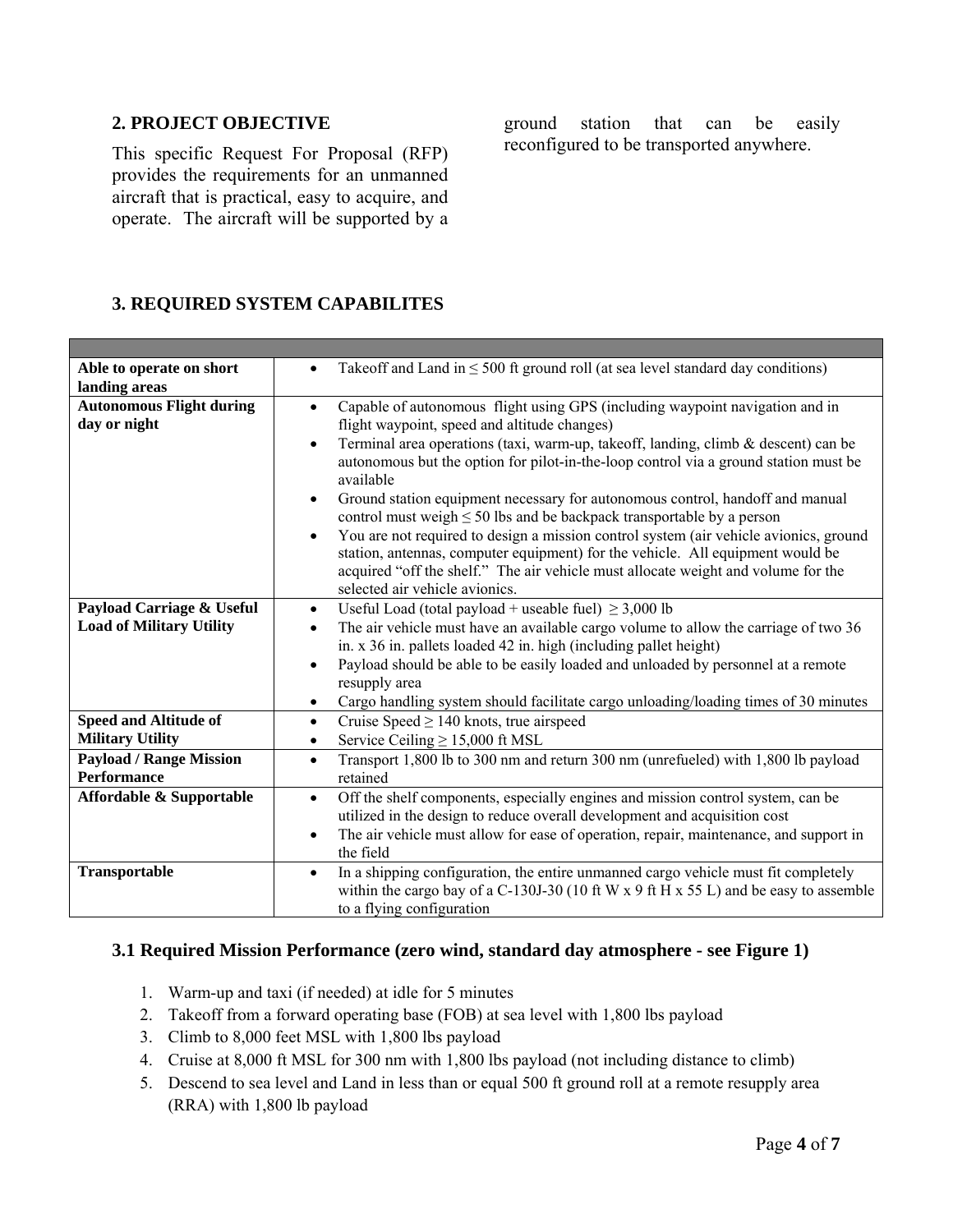- 6. Cargo unloading/loading time of 30 minutes (engines off) followed by warm-up and taxi (if needed) at idle for 5 minutes
- 7. Takeoff at sea level in less than 500 ft ground roll from an RRA without refueling and with 1,800 lb payload retained
- 8. Climb to 8,000 feet MSL with 1,800 lbs payload
- 9. Cruise at 8,000 ft MSL for 300 nm with 1,800 lbs payload (not including distance to climb)
- 10. Descend to sea level and Land at a FOB with 1,800 lbs payload, taxi (if needed) and shutdown
- \* Fuel reserves for 20 minutes of flight at 2,000 ft MSL
- \* No range credit should be allotted for descents
- \* It can be assumed that the RRA has an improvised gravel or grass landing strip



Figure 1: Mission Profile

FOB: Forward Operating Base RRA: Remote Resupply Area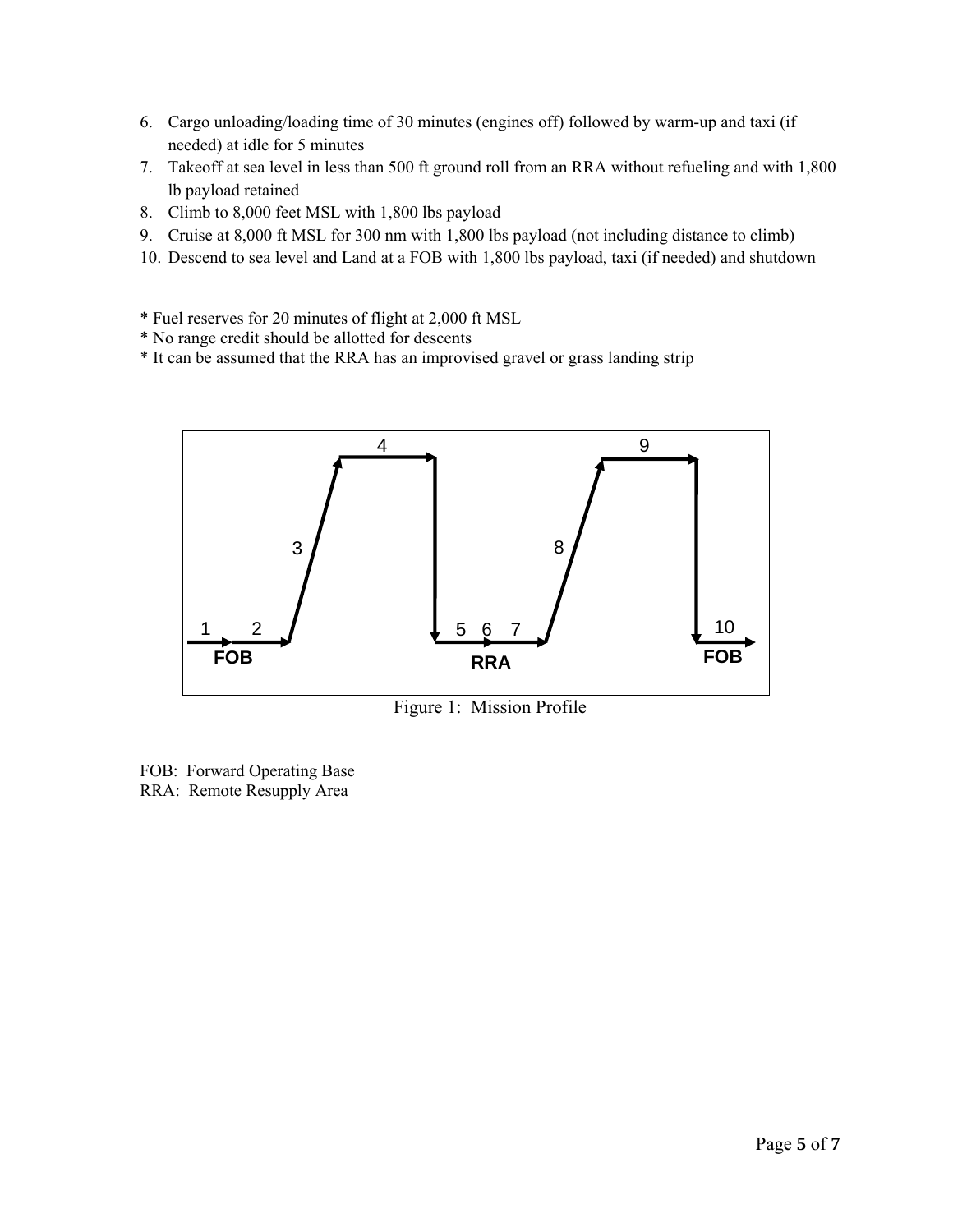#### **4. DATA REQUIREMENTS**

The technical proposal must convincingly demonstrate that the design team can provide a superior and cost effective solution to the need identified by this RFP. The proposal should satisfy the following tasks to show how the team would develop the design of a new aircraft.

- 1. Describe the initial set of vehicle configurations your team evaluated
- 2. Describe the method and explain the process used for evaluating each configuration's effectiveness in meeting the stated required capabilities and justify your team's selected configuration.
- 3. Perform trade studies and provide carpet plots used to optimize the final selected design (including but not limited to cruise speed, propulsion selection, wing parameters and mid mission takeoff  $\&$ landing distance). Use these trade studies to justify the team's design choices.
- 4. Include a dimensioned 3-view drawing.
- 5. Include an inboard profile showing the general internal arrangement.
- 6. Include an illustrated description of the primary load bearing airframe structure and state rationale for material selection.
- 7. Include a V-n diagram.
- 8. Show an estimated drag build up and drag polar for the cruise configuration, the takeoff configuration and the landing configuration.
- 9. Show a weight breakdown of major components and systems, and center of gravity travel.
- 10. Provide performance estimates and demonstrate air vehicle stability for all flight and loading conditions.
- 11. Describe any advanced technologies and their relative benefits to the design. Address risk mitigation if these

technologies fail to materialize including potential cost increases or decrement to performance.

- 12. Describe how the air vehicle is transported, configured to a flying configuration, launched and recovered.
- 13. Describe the undercarriage of the air vehicle, explaining design features that allow for operations on improvised gravel or grass landing strips. Show how the undercarriage meets appropriate tip over criteria with respect to the aircraft's center of gravity.
- 14. Describe how the vehicle carries the required cargo volume. Also describe the cargo handling system including the loading and unloading scheme.
- 15. Describe the range and endurance capability of the air vehicle with zero payload and with 1,800 lbs payload.
- 16. Describe the capabilities, weight and cost of the selected mission control system.
- 17. Describe the concept of employment (CONEMP) envisioned for the unmanned cargo delivery system you designed (air vehicle, ground station and pilot-in-the-loop). Explain how the system will be controlled and/or flown during the different phases of the mission profile (e.g. autonomous cruise phases with pilot in the loop terminal area operations, completely autonomous, etc.).
- 18. Provide flyaway cost and life cycle cost estimates for production runs of 50, 100, and 500 air vehicles.